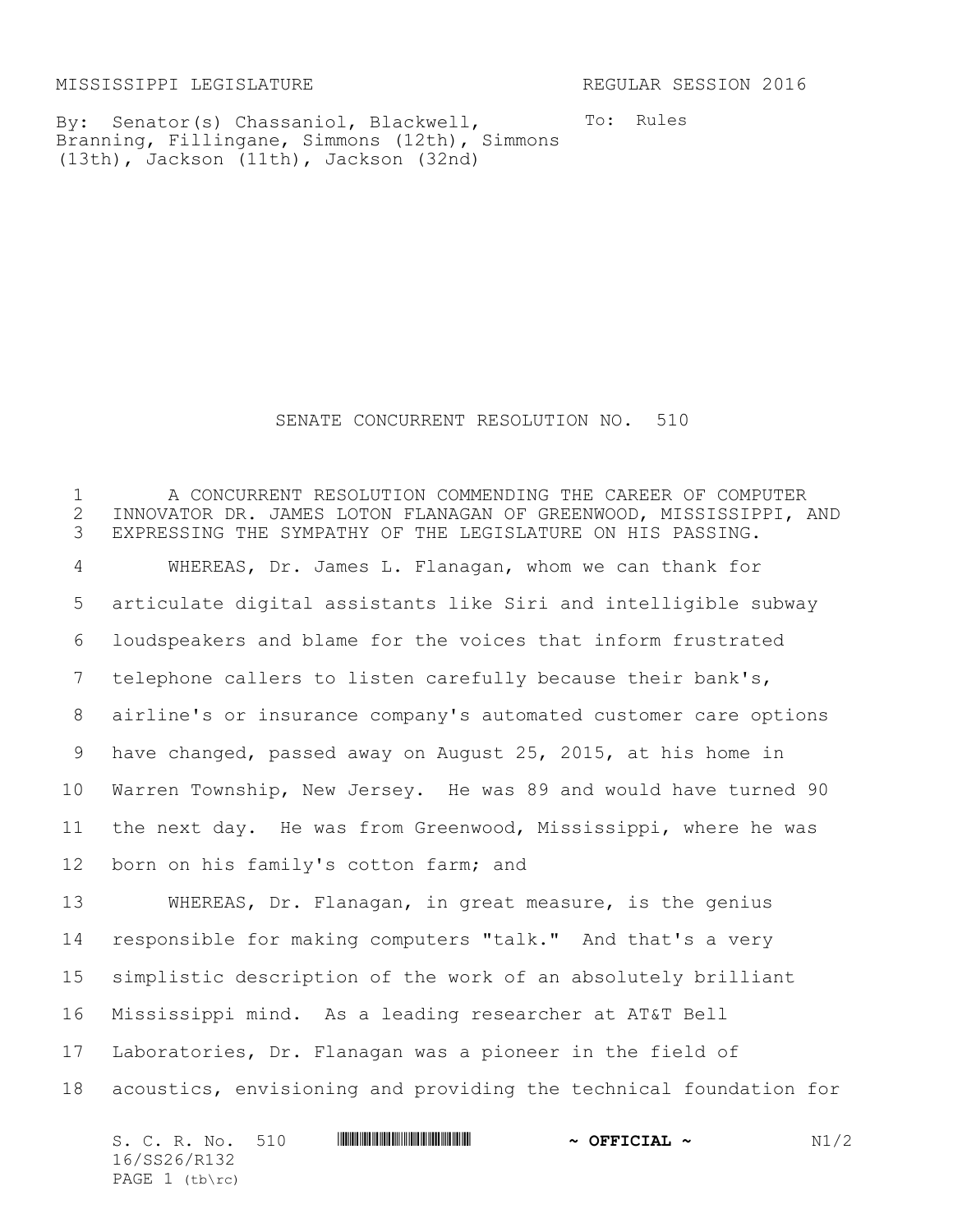speech recognition, teleconferencing, MP3 music files and the more efficient digital transmission of human conversation, most famously in a 1976 article, "Computers That Talk and Listen: Man-Machine Communication by Voice," that appeared in *Proceedings of the I.E.E.E.*, a journal published by the Institute of Electrical and Electronics Engineers; and

 WHEREAS, James Loton Flanagan was born on his family's cotton farm in Greenwood, Mississippi, at the edge of the Mississippi Delta, on August 26, 1925, to Hanks Flanagan, a farmer, and the former Wilhelmina Barnes. Flanagan graduated from high school in 1943, then attended Mississippi State College for his freshman year before entering the U.S. Army to serve in World War II. While in service, he worked at learning signal scrambling and radar. He returned to Mississippi State University after the war to earn his Bachelor's degree in Electrical Engineering in 1948. Flanagan would later earn his Master's and Doctorate at Massachusetts Institute of Technology. Flanagan received the Doctor of Science degree in Electrical Engineering from the Massachusetts Institute of Technology, and then joined the research division of AT&T Bell Laboratories. He served 33 years at Bell Labs, retiring in 1990 as Director, Information Principles Research. His near 200 archival publications, two books, and 50 U.S. patents reflect his technical activities in this interval; and

 $S. C. R. No. 510$  **WITH THE TERM**  $\sim$  OFFICIAL  $\sim$ 16/SS26/R132 PAGE 2 (tb\rc)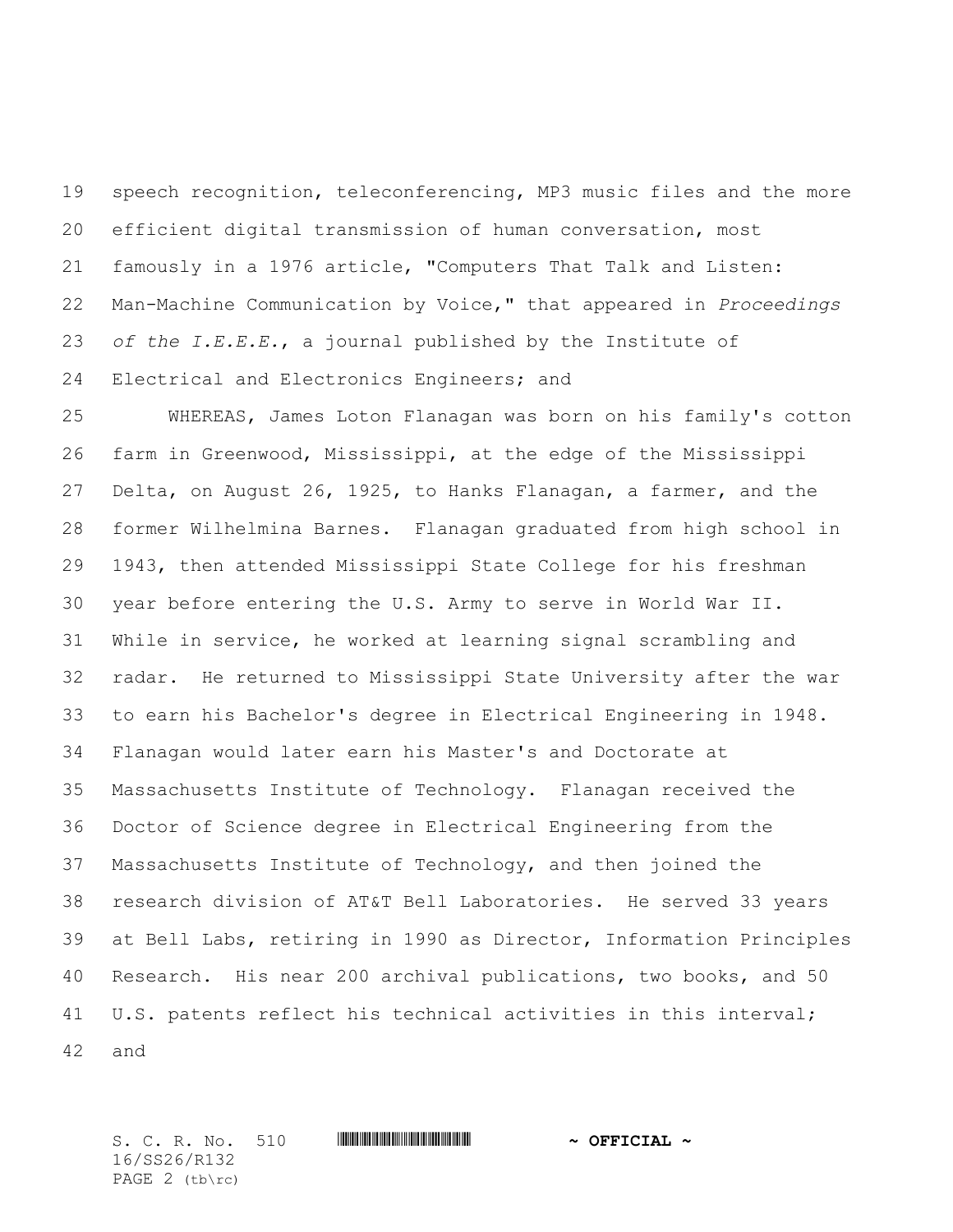WHEREAS, his work on automatic speech recognition, machine synthesis of speech, and efficient signal coding influenced today's human-machine capabilities and mobile technologies. Under his aegis, electro-acoustic devices evolved, notably electret transducers and auto-directive arrays for teleconferencing. He was elected to the National Academy of Engineering and to the National Academy of Sciences. Among his awards are the National Medal of Science, presented at the White House; the L.M. Ericsson International Prize in Telecommunications, presented in Stockholm by the King of Sweden; and the Institute of Electrical and Electronics Engineers Medal of Honor in 2005. He won the Marconi Prize in 1992. Flanagan received honorary doctorates from the University of Paris-Sud, from the Polytechnic University of Madrid, and from his alma mater, Mississippi State University; and WHEREAS, Dr. Flanagan was granted or shared in about 50 patents, including an artificial human larynx and a typewriter activated by the same audio tones as a push-button phone that allowed deaf people to communicate remotely. His innovations included preserving the sound of a human voice while crunching it digitally, as well as teaching computers to articulate, converting sound waves into digital pulses. He also helped devise a "force-feedback" tactile glove, similar to today's video game accessories, that enabled medical students to simulate hands-on examinations when a live patient or cadaver was not available (or to mimic a fame of handball); and

S. C. R. No. 510 **WILL AND A SEPT OF PROPERTION** 16/SS26/R132 PAGE 3 (tb\rc)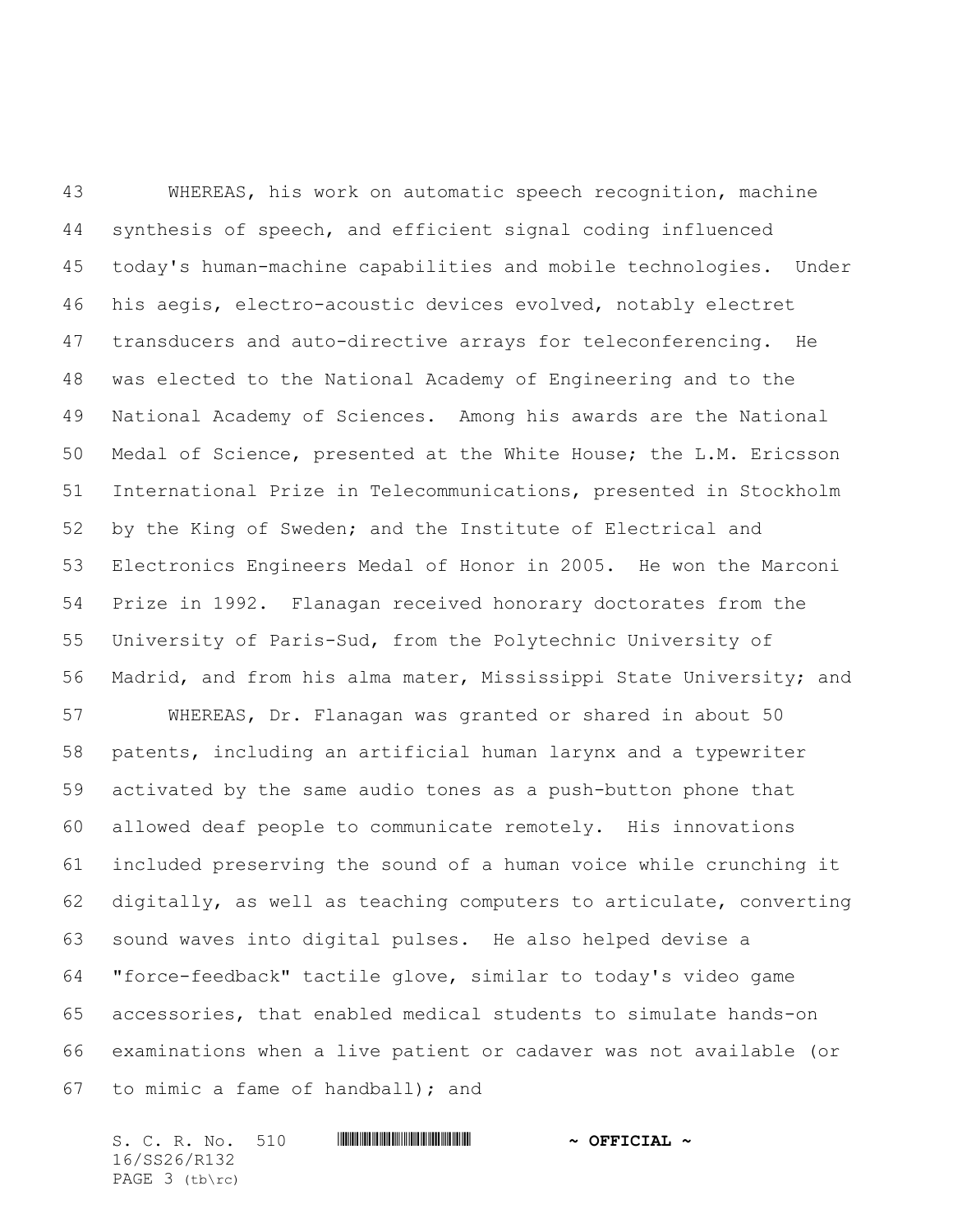WHEREAS, Dr. Flanagan also played a minor role in the drama surrounding the downfall of President Richard M. Nixon. In 1974, Dr. Flanagan was one of six acoustical experts appointed by Chief Judge John J. Sirica of the United States District Court in Washington who concluded that 18-1/2 minutes of a conversation between Nixon and his Chief of Staff H.R. Haldeman on June 20, 1972, had been deleted as a result of at least five separate erasures and re-recordings requiring "hand operation of keyboard controls." The conversation took place three days after the break-in at Democratic National Committee Headquarters in the Watergate Hotel and Office Complex in Washington. Nixon's personal secretary, Rose Mary Woods, accepted blame for erasing the first five minutes of the tape, saying she had been interrupted by a telephone call while transcribing it. But her explanation was generally dismissed as technically implausible. 83 Nixon later resigned under threat of impeachment; and

 WHEREAS, Dr. Flanagan's renown never distanced him from his Mississippi roots or from his alma mater; and it is with great pride that we remember his great and good spirit and remarkable intellect which enriched the lives of all his students and colleagues and brought honor to the State of Mississippi: NOW, THEREFORE, BE IT RESOLVED BY THE SENATE OF THE STATE OF MISSISSIPPI, THE HOUSE OF REPRESENTATIVES CONCURRING THEREIN, That

we do hereby commend the career of Computer Innovator Dr. James

|  | S. C. R. No. 510 |  | $\sim$ OFFICIAL $\sim$ |  |
|--|------------------|--|------------------------|--|
|  | 16/SS26/R132     |  |                        |  |
|  | PAGE $4$ (tb\rc) |  |                        |  |